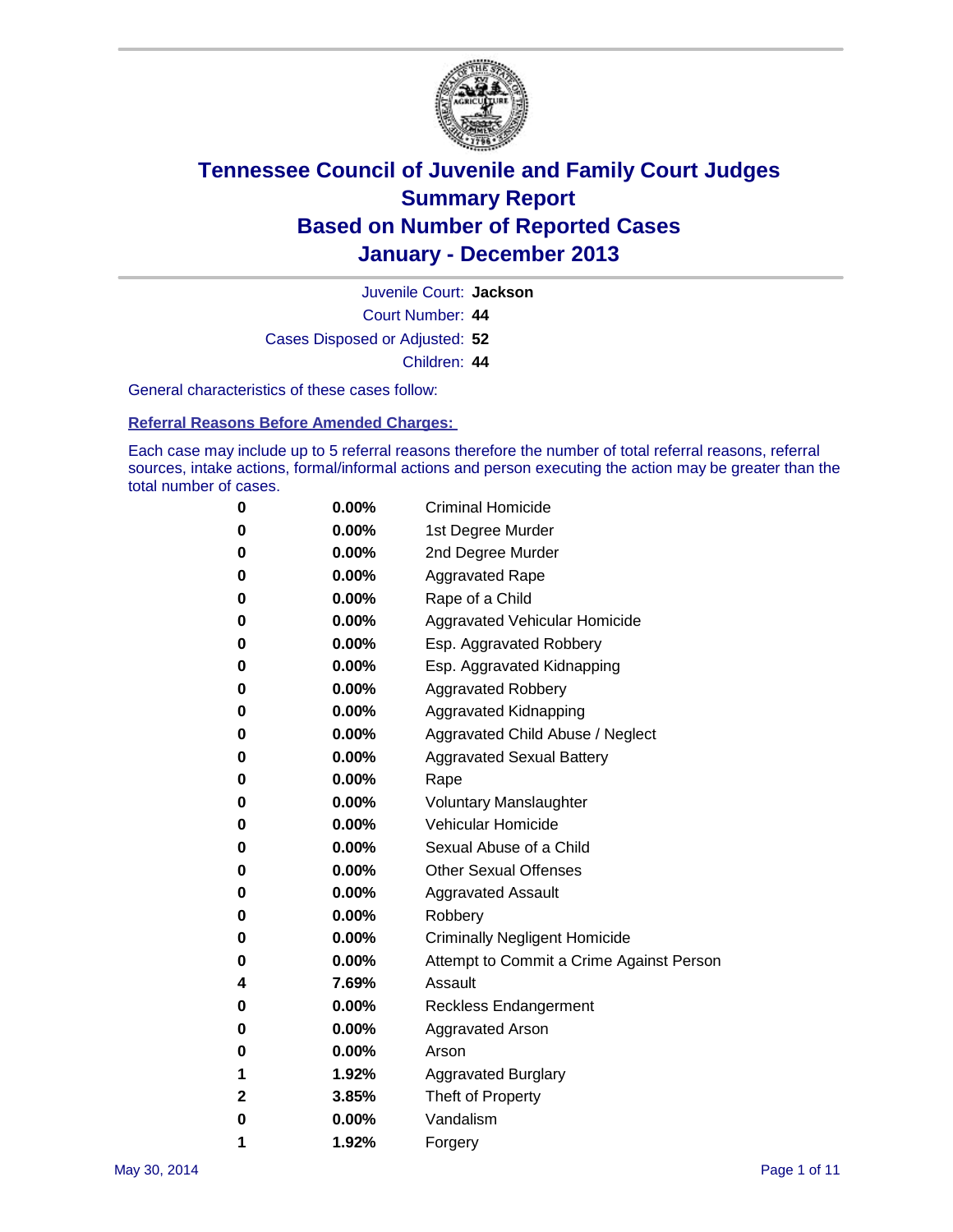

Juvenile Court: **Jackson**

Court Number: **44**

Cases Disposed or Adjusted: **52**

Children: **44**

#### **Referral Reasons Before Amended Charges:**

Each case may include up to 5 referral reasons therefore the number of total referral reasons, referral sources, intake actions, formal/informal actions and person executing the action may be greater than the total number of cases.

| 0  | 0.00%  | <b>Worthless Checks</b>                                     |
|----|--------|-------------------------------------------------------------|
| 0  | 0.00%  | Illegal Possession / Fraudulent Use of Credit / Debit Cards |
| 1  | 1.92%  | <b>Burglary</b>                                             |
| 0  | 0.00%  | Unauthorized Use of a Vehicle                               |
| 0  | 0.00%  | <b>Cruelty to Animals</b>                                   |
| 0  | 0.00%  | Sale of Controlled Substances                               |
| 0  | 0.00%  | <b>Other Drug Offenses</b>                                  |
| 0  | 0.00%  | <b>Possession of Controlled Substances</b>                  |
| 0  | 0.00%  | <b>Criminal Attempt</b>                                     |
| 0  | 0.00%  | Carrying Weapons on School Property                         |
| 0  | 0.00%  | Unlawful Carrying / Possession of a Weapon                  |
| 0  | 0.00%  | <b>Evading Arrest</b>                                       |
| 0  | 0.00%  | Escape                                                      |
| 1  | 1.92%  | Driving Under Influence (DUI)                               |
| 6  | 11.54% | Possession / Consumption of Alcohol                         |
| 0  | 0.00%  | Resisting Stop, Frisk, Halt, Arrest or Search               |
| 0  | 0.00%  | <b>Aggravated Criminal Trespass</b>                         |
| 0  | 0.00%  | Harassment                                                  |
| 0  | 0.00%  | Failure to Appear                                           |
| 0  | 0.00%  | Filing a False Police Report                                |
| 0  | 0.00%  | Criminal Impersonation                                      |
| 0  | 0.00%  | <b>Disorderly Conduct</b>                                   |
| 0  | 0.00%  | <b>Criminal Trespass</b>                                    |
| 0  | 0.00%  | <b>Public Intoxication</b>                                  |
| 0  | 0.00%  | Gambling                                                    |
| 19 | 36.54% | Traffic                                                     |
| 0  | 0.00%  | <b>Local Ordinances</b>                                     |
| 0  | 0.00%  | Violation of Wildlife Regulations                           |
| 0  | 0.00%  | Contempt of Court                                           |
| 2  | 3.85%  | Violation of Probation                                      |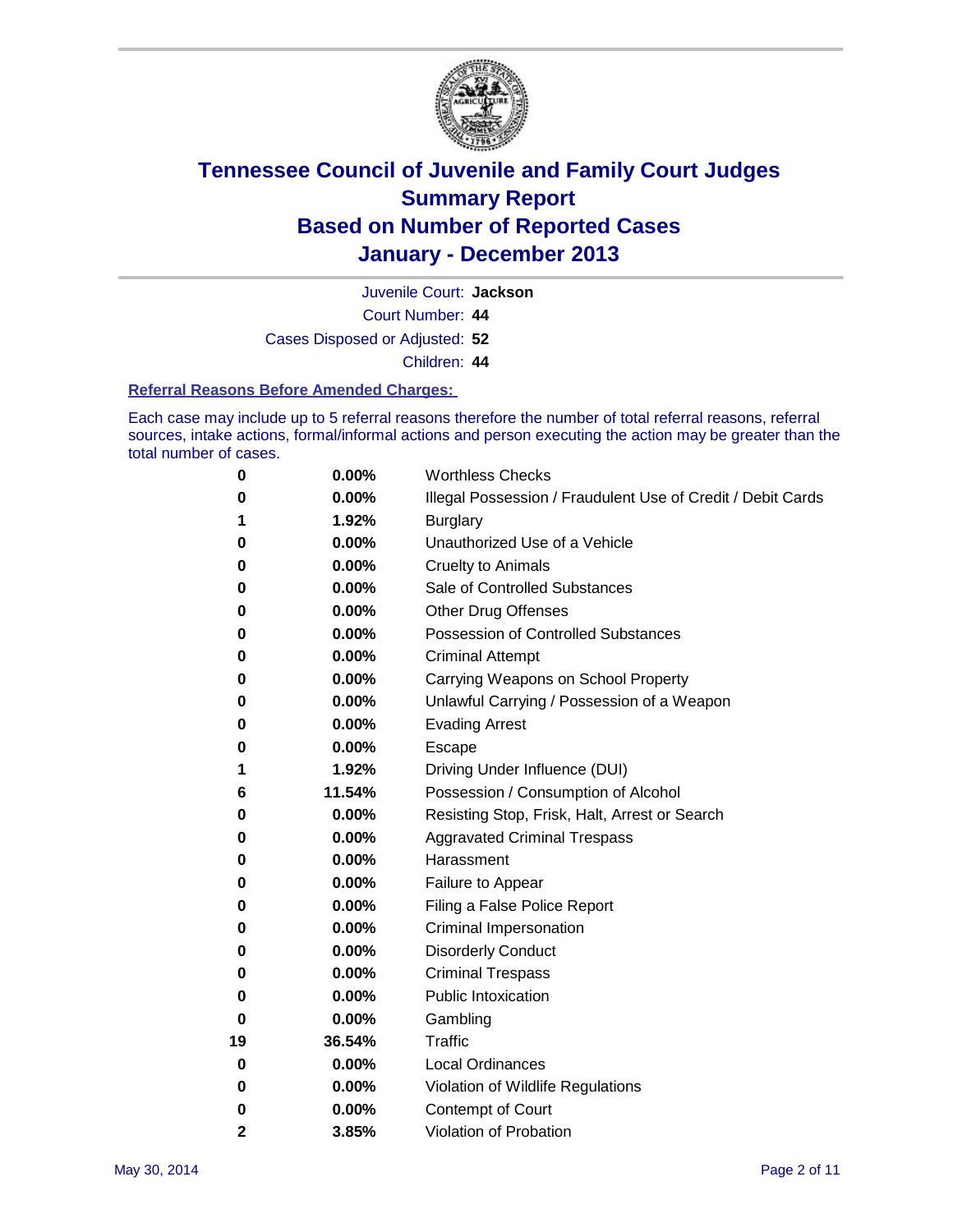

Court Number: **44** Juvenile Court: **Jackson** Cases Disposed or Adjusted: **52**

Children: **44**

#### **Referral Reasons Before Amended Charges:**

Each case may include up to 5 referral reasons therefore the number of total referral reasons, referral sources, intake actions, formal/informal actions and person executing the action may be greater than the total number of cases.

| 52                | 100.00%        | <b>Total Referrals</b>                 |
|-------------------|----------------|----------------------------------------|
| 0                 | $0.00\%$       | Other                                  |
| 0                 | 0.00%          | <b>Consent to Marry</b>                |
| 0                 | $0.00\%$       | <b>Request for Medical Treatment</b>   |
| 0                 | 0.00%          | <b>Child Support</b>                   |
| 0                 | 0.00%          | Paternity / Legitimation               |
| 0                 | 0.00%          | Visitation                             |
| 0                 | 0.00%          | Custody                                |
| 0                 | 0.00%          | <b>Foster Care Review</b>              |
| 0                 | 0.00%          | <b>Administrative Review</b>           |
| 0                 | 0.00%          | <b>Judicial Review</b>                 |
| 0                 | $0.00\%$       | Violation of Informal Adjustment       |
| 0                 | $0.00\%$       | <b>Violation of Pretrial Diversion</b> |
| 0                 | 0.00%          | <b>Termination of Parental Rights</b>  |
| 0                 | 0.00%          | Dependency / Neglect                   |
| 0                 | 0.00%          | <b>Physically Abused Child</b>         |
| 0                 | $0.00\%$       | Sexually Abused Child                  |
| 0                 | 0.00%          | <b>Violation of Curfew</b>             |
| 0                 | 0.00%          | Violation of a Valid Court Order       |
| 10                | 19.23%         | Possession of Tobacco Products         |
| 0                 | 0.00%          | Out-of-State Runaway                   |
| $\bf{0}$          | 0.00%          | In-State Runaway                       |
| 3<br>$\mathbf{2}$ | 5.77%<br>3.85% | <b>Unruly Behavior</b><br>Truancy      |
| 0                 | $0.00\%$       | Violation of Aftercare                 |
|                   |                |                                        |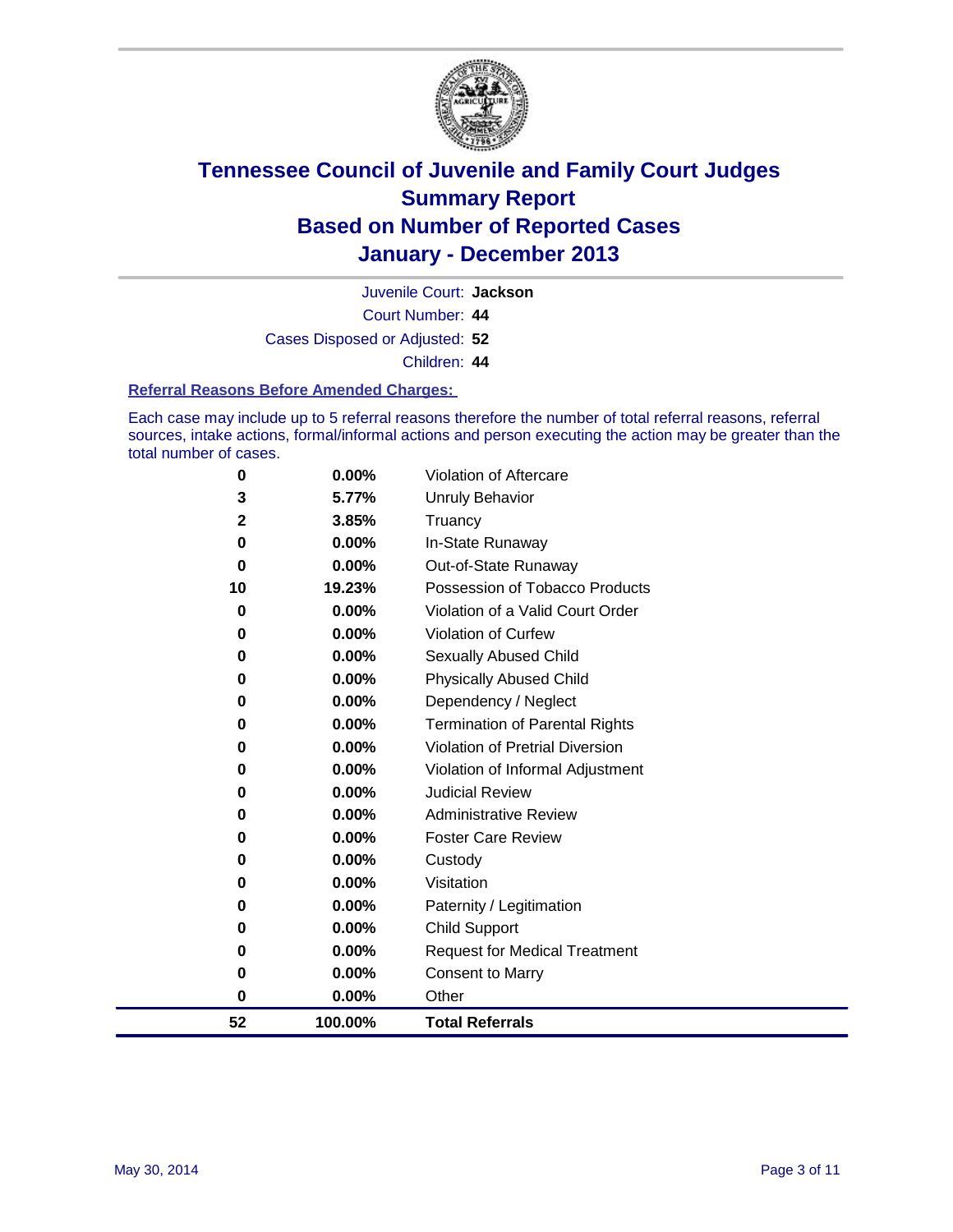

|                                |          | Juvenile Court: Jackson           |  |  |  |  |
|--------------------------------|----------|-----------------------------------|--|--|--|--|
| Court Number: 44               |          |                                   |  |  |  |  |
| Cases Disposed or Adjusted: 52 |          |                                   |  |  |  |  |
|                                |          | Children: 44                      |  |  |  |  |
| <b>Referral Sources: 1</b>     |          |                                   |  |  |  |  |
| 36                             | 69.23%   | Law Enforcement                   |  |  |  |  |
| 0                              | $0.00\%$ | Parents                           |  |  |  |  |
| 0                              | $0.00\%$ | <b>Relatives</b>                  |  |  |  |  |
| 0                              | $0.00\%$ | Self                              |  |  |  |  |
| 15                             | 28.85%   | School                            |  |  |  |  |
| 0                              | $0.00\%$ | <b>CSA</b>                        |  |  |  |  |
| 1                              | 1.92%    | <b>DCS</b>                        |  |  |  |  |
| 0                              | $0.00\%$ | <b>Other State Department</b>     |  |  |  |  |
| 0                              | $0.00\%$ | <b>District Attorney's Office</b> |  |  |  |  |
| 0                              | $0.00\%$ | <b>Court Staff</b>                |  |  |  |  |

| 52 | 100.00%  | <b>Total Referral Sources</b> |
|----|----------|-------------------------------|
| 0  | $0.00\%$ | Other                         |
| 0  | $0.00\%$ | Unknown                       |
| 0  | 0.00%    | Hospital                      |
| 0  | 0.00%    | Child & Parent                |
| 0  | $0.00\%$ | Victim                        |
| 0  | 0.00%    | <b>Other Court</b>            |
| 0  | 0.00%    | Social Agency                 |

### **Age of Child at Referral: 2**

| 44 | 100.00%  | <b>Total Child Count</b> |
|----|----------|--------------------------|
| 0  | $0.00\%$ | Unknown                  |
| 0  | 0.00%    | Ages 19 and Over         |
| 18 | 40.91%   | Ages 17 through 18       |
| 18 | 40.91%   | Ages 15 through 16       |
| 5  | 11.36%   | Ages 13 through 14       |
| 0  | 0.00%    | Ages 11 through 12       |
| 3  | 6.82%    | Ages 10 and Under        |
|    |          |                          |

<sup>1</sup> If different than number of Referral Reasons (52), verify accuracy of your court's data.

<sup>2</sup> One child could be counted in multiple categories, verify accuracy of your court's data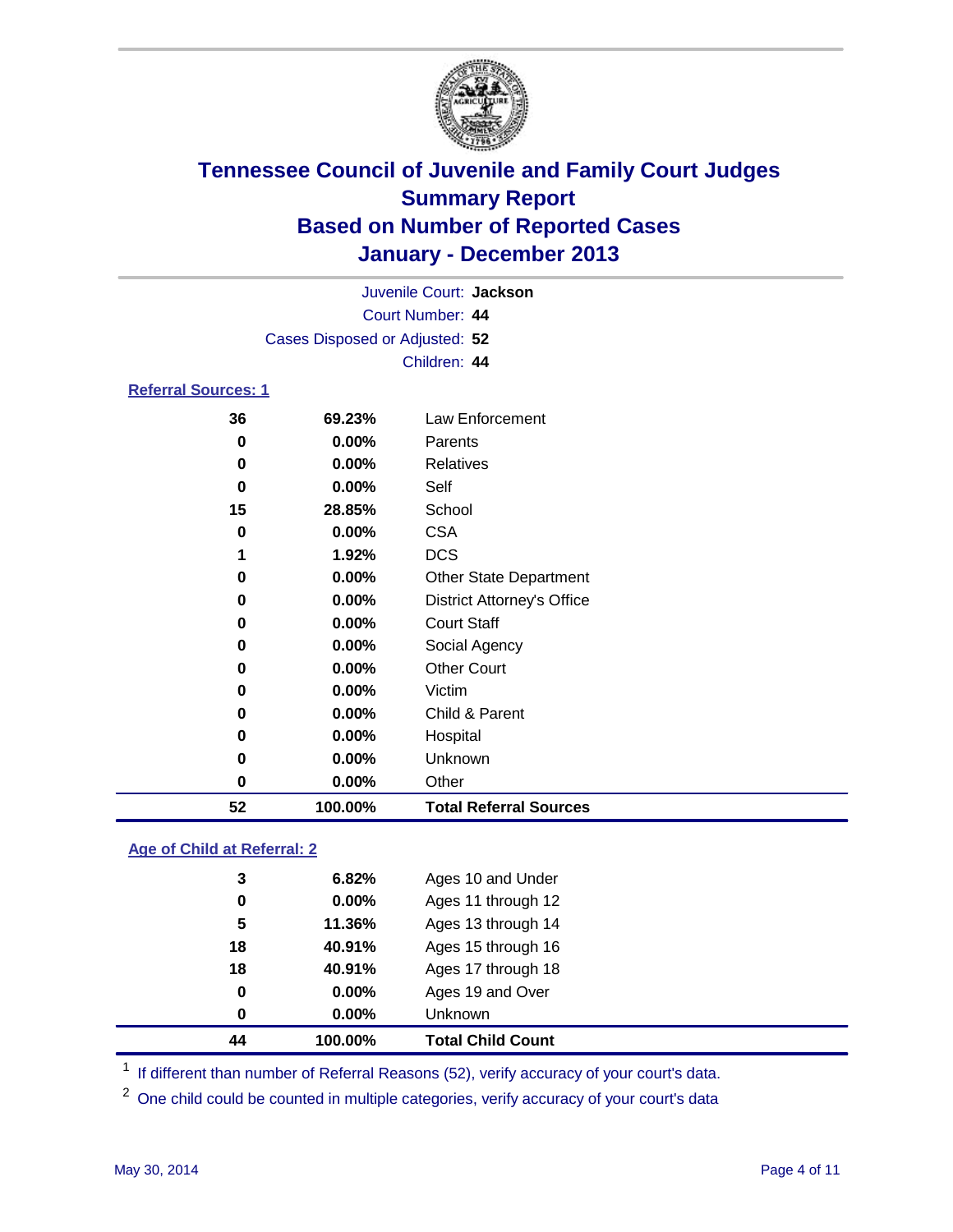

| Juvenile Court: Jackson                 |         |                          |  |  |
|-----------------------------------------|---------|--------------------------|--|--|
| Court Number: 44                        |         |                          |  |  |
| Cases Disposed or Adjusted: 52          |         |                          |  |  |
|                                         |         | Children: 44             |  |  |
| Sex of Child: 1                         |         |                          |  |  |
| 27                                      | 61.36%  | Male                     |  |  |
| 17                                      | 38.64%  | Female                   |  |  |
| 0                                       | 0.00%   | Unknown                  |  |  |
| 44                                      | 100.00% | <b>Total Child Count</b> |  |  |
| Race of Child: 1                        |         |                          |  |  |
| 44                                      | 100.00% | White                    |  |  |
| $\bf{0}$                                | 0.00%   | African American         |  |  |
| $\bf{0}$                                | 0.00%   | Native American          |  |  |
| 0                                       | 0.00%   | Asian                    |  |  |
| 0                                       | 0.00%   | Mixed                    |  |  |
| $\bf{0}$                                | 0.00%   | Unknown                  |  |  |
| 44                                      | 100.00% | <b>Total Child Count</b> |  |  |
| <b>Hispanic Origin: 1</b>               |         |                          |  |  |
| $\mathbf 0$                             | 0.00%   | Yes                      |  |  |
| 44                                      | 100.00% | <b>No</b>                |  |  |
| $\bf{0}$                                | 0.00%   | Unknown                  |  |  |
| 44                                      | 100.00% | <b>Total Child Count</b> |  |  |
| <b>School Enrollment of Children: 1</b> |         |                          |  |  |
| 38                                      | 86.36%  | Yes                      |  |  |
| 1                                       | 2.27%   | <b>No</b>                |  |  |
| 5                                       | 11.36%  | Unknown                  |  |  |
| 44                                      | 100.00% | <b>Total Child Count</b> |  |  |

One child could be counted in multiple categories, verify accuracy of your court's data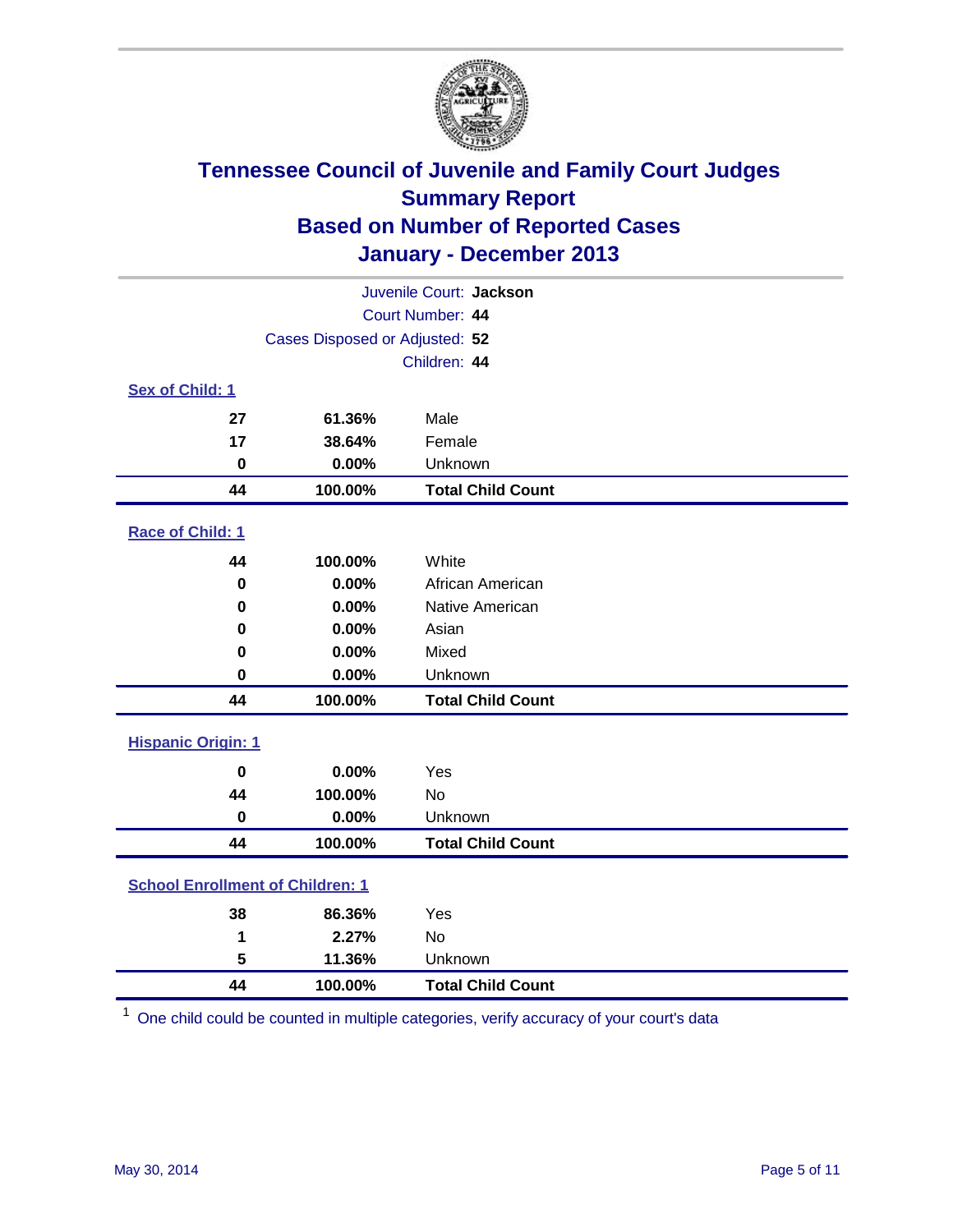

Court Number: **44** Juvenile Court: **Jackson** Cases Disposed or Adjusted: **52** Children: **44**

### **Living Arrangement of Child at Time of Referral: 1**

| 44           | 100.00%  | <b>Total Child Count</b>     |  |
|--------------|----------|------------------------------|--|
| 0            | $0.00\%$ | Other                        |  |
| 8            | 18.18%   | Unknown                      |  |
| 0            | $0.00\%$ | Independent                  |  |
| 0            | $0.00\%$ | In an Institution            |  |
| 0            | $0.00\%$ | In a Residential Center      |  |
| 0            | $0.00\%$ | In a Group Home              |  |
| 0            | $0.00\%$ | With Foster Family           |  |
| 1            | 2.27%    | <b>With Adoptive Parents</b> |  |
| 10           | 22.73%   | <b>With Relatives</b>        |  |
| $\mathbf{2}$ | 4.55%    | With Father                  |  |
| 9            | 20.45%   | With Mother                  |  |
| 3            | 6.82%    | With Mother and Stepfather   |  |
| 0            | $0.00\%$ | With Father and Stepmother   |  |
| 11           | 25.00%   | With Both Biological Parents |  |
|              |          |                              |  |

#### **Type of Detention: 2**

| 52 | 100.00%  | <b>Total Detention Count</b> |  |
|----|----------|------------------------------|--|
| 0  | 0.00%    | Other                        |  |
| 50 | 96.15%   | Does Not Apply               |  |
| 0  | $0.00\%$ | <b>Unknown</b>               |  |
| 0  | $0.00\%$ | <b>Psychiatric Hospital</b>  |  |
| 0  | 0.00%    | Jail - No Separation         |  |
| 0  | $0.00\%$ | Jail - Partial Separation    |  |
| 0  | 0.00%    | Jail - Complete Separation   |  |
| 2  | 3.85%    | Juvenile Detention Facility  |  |
| 0  | $0.00\%$ | Non-Secure Placement         |  |
|    |          |                              |  |

<sup>1</sup> One child could be counted in multiple categories, verify accuracy of your court's data

If different than number of Cases (52) verify accuracy of your court's data.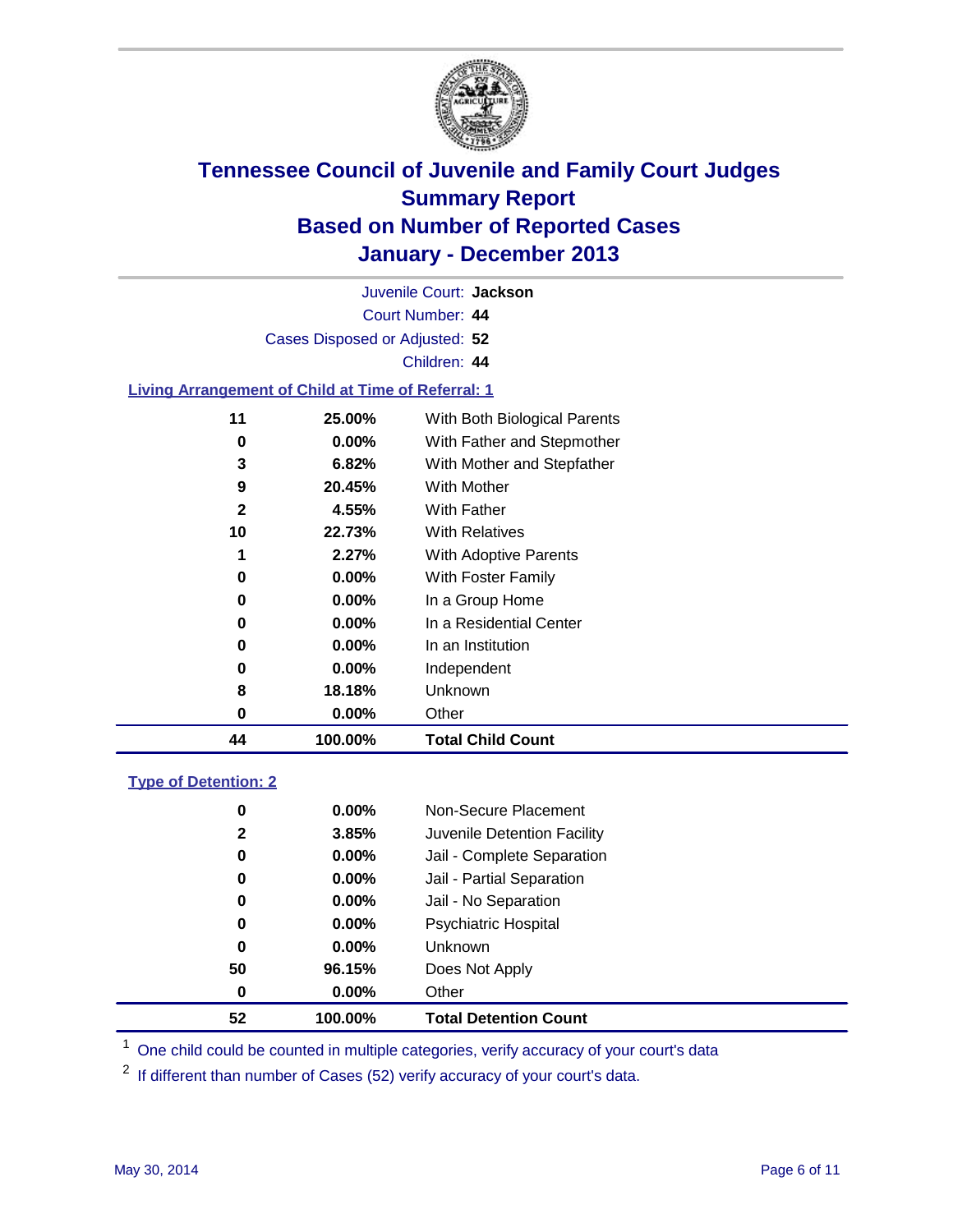

| Juvenile Court: Jackson                            |                                |                                      |  |  |  |  |
|----------------------------------------------------|--------------------------------|--------------------------------------|--|--|--|--|
|                                                    | Court Number: 44               |                                      |  |  |  |  |
|                                                    | Cases Disposed or Adjusted: 52 |                                      |  |  |  |  |
|                                                    | Children: 44                   |                                      |  |  |  |  |
| <b>Placement After Secure Detention Hearing: 1</b> |                                |                                      |  |  |  |  |
| 1                                                  | 1.92%                          | Returned to Prior Living Arrangement |  |  |  |  |
| 0                                                  | 0.00%                          | Juvenile Detention Facility          |  |  |  |  |
| 0                                                  | 0.00%                          | Jail                                 |  |  |  |  |
| 1                                                  | 1.92%                          | Shelter / Group Home                 |  |  |  |  |
| 0                                                  | 0.00%                          | Foster Family Home                   |  |  |  |  |
| 0                                                  | 0.00%                          | Psychiatric Hospital                 |  |  |  |  |
| 0                                                  | 0.00%                          | Unknown                              |  |  |  |  |
| 50                                                 | 96.15%                         | Does Not Apply                       |  |  |  |  |
| 0                                                  | $0.00\%$                       | Other                                |  |  |  |  |
|                                                    |                                |                                      |  |  |  |  |
| 52                                                 | 100.00%                        | <b>Total Placement Count</b>         |  |  |  |  |
| <b>Intake Actions: 2</b>                           |                                |                                      |  |  |  |  |
| 17                                                 | 32.69%                         | <b>Petition Filed</b>                |  |  |  |  |
| $\bf{0}$                                           | 0.00%                          | <b>Motion Filed</b>                  |  |  |  |  |
| 35                                                 | 67.31%                         | <b>Citation Processed</b>            |  |  |  |  |
| 0                                                  | 0.00%                          | Notification of Paternity Processed  |  |  |  |  |
| $\bf{0}$                                           | 0.00%                          | Scheduling of Judicial Review        |  |  |  |  |
| 0                                                  | 0.00%                          | Scheduling of Administrative Review  |  |  |  |  |
| 0                                                  | 0.00%                          | Scheduling of Foster Care Review     |  |  |  |  |
| 0                                                  | 0.00%                          | <b>Unknown</b>                       |  |  |  |  |
| 0                                                  | 0.00%                          | Does Not Apply                       |  |  |  |  |
| 0                                                  | 0.00%                          | Other                                |  |  |  |  |

<sup>1</sup> If different than number of Cases (52) verify accuracy of your court's data.

<sup>2</sup> If different than number of Referral Reasons (52), verify accuracy of your court's data.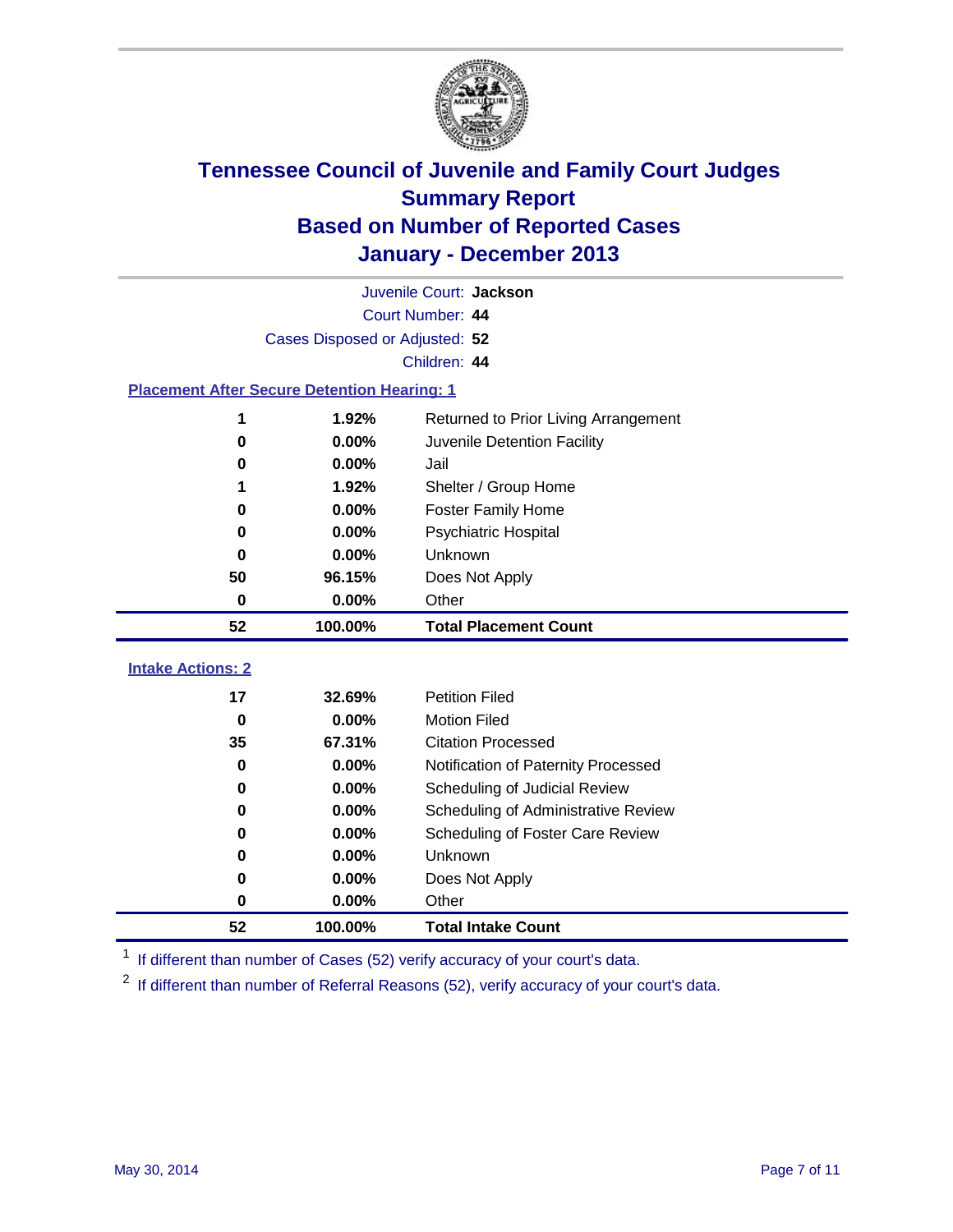

Court Number: **44** Juvenile Court: **Jackson** Cases Disposed or Adjusted: **52** Children: **44**

#### **Last Grade Completed by Child: 1**

| 0           | 0.00%    | Too Young for School     |
|-------------|----------|--------------------------|
| $\bf{0}$    | 0.00%    | Preschool                |
| 0           | 0.00%    | Kindergarten             |
| 1           | 2.27%    | 1st Grade                |
| $\bf{0}$    | 0.00%    | 2nd Grade                |
| 1           | 2.27%    | 3rd Grade                |
| 0           | 0.00%    | 4th Grade                |
| 0           | 0.00%    | 5th Grade                |
| 1           | 2.27%    | 6th Grade                |
| $\mathbf 2$ | 4.55%    | 7th Grade                |
| 2           | 4.55%    | 8th Grade                |
| 3           | 6.82%    | 9th Grade                |
| 8           | 18.18%   | 10th Grade               |
| 8           | 18.18%   | 11th Grade               |
| 1           | 2.27%    | 12th Grade               |
| 0           | 0.00%    | Non-Graded Special Ed    |
| 0           | 0.00%    | <b>GED</b>               |
| 0           | 0.00%    | Graduated                |
| $\bf{0}$    | 0.00%    | Never Attended School    |
| 17          | 38.64%   | Unknown                  |
| 0           | $0.00\%$ | Other                    |
| 44          | 100.00%  | <b>Total Child Count</b> |

### **Enrolled in Special Education: 1**

| 44 | 100.00%  | <b>Total Child Count</b> |  |
|----|----------|--------------------------|--|
| 19 | 43.18%   | Unknown                  |  |
| 25 | 56.82%   | No                       |  |
| 0  | $0.00\%$ | Yes                      |  |
|    |          |                          |  |

One child could be counted in multiple categories, verify accuracy of your court's data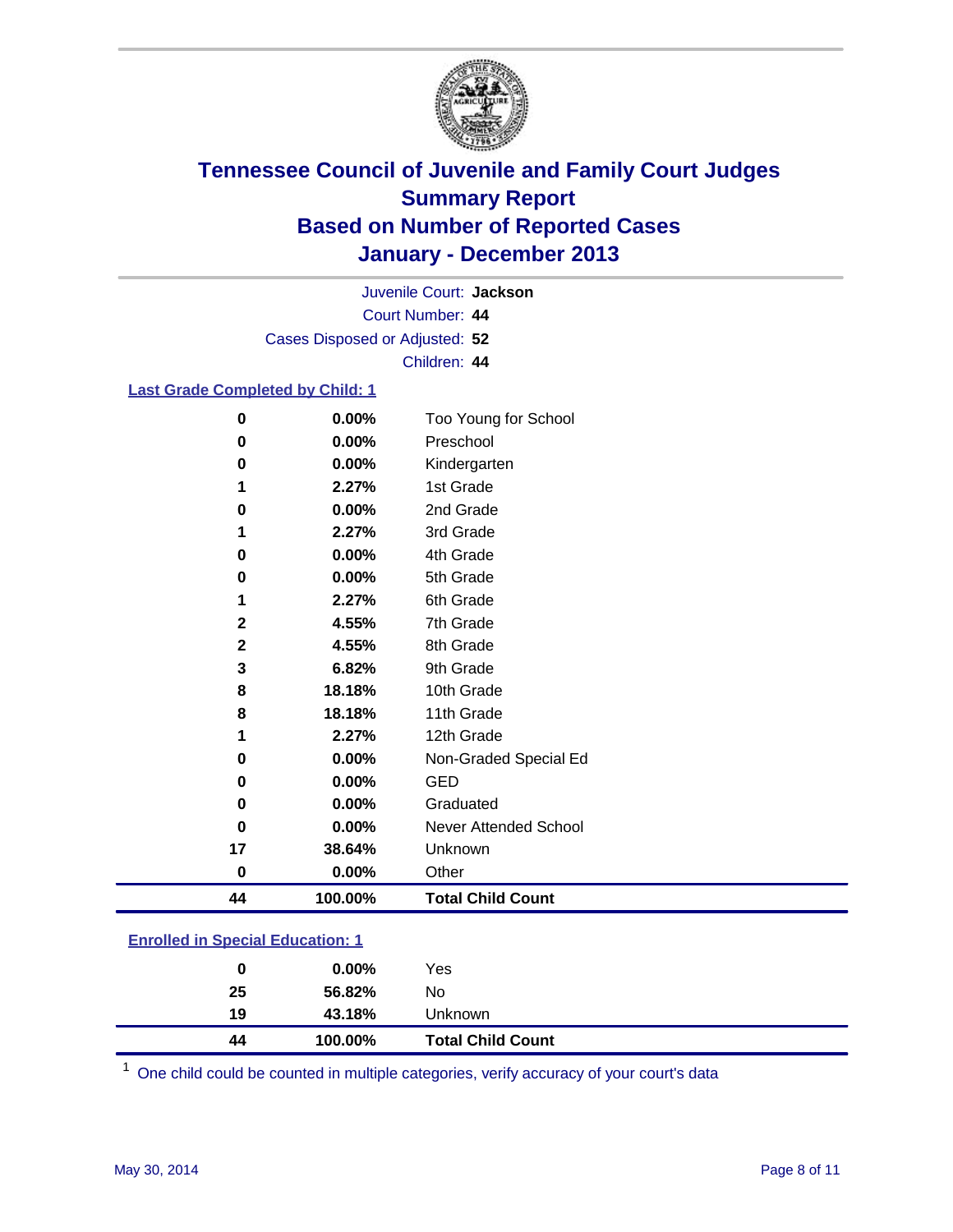

| Juvenile Court: Jackson      |                                |                           |  |  |
|------------------------------|--------------------------------|---------------------------|--|--|
| Court Number: 44             |                                |                           |  |  |
|                              | Cases Disposed or Adjusted: 52 |                           |  |  |
|                              |                                | Children: 44              |  |  |
| <b>Action Executed By: 1</b> |                                |                           |  |  |
| 52                           | 100.00%                        | Judge                     |  |  |
| 0                            | $0.00\%$                       | Magistrate                |  |  |
| 0                            | $0.00\%$                       | <b>YSO</b>                |  |  |
| 0                            | $0.00\%$                       | Other                     |  |  |
| 0                            | $0.00\%$                       | Unknown                   |  |  |
| 52                           | 100.00%                        | <b>Total Action Count</b> |  |  |

### **Formal / Informal Actions: 1**

| 36       | 69.23%   | Dismissed                                        |
|----------|----------|--------------------------------------------------|
| 1        | $1.92\%$ | Retired / Nolle Prosequi                         |
| 11       | 21.15%   | <b>Complaint Substantiated Delinquent</b>        |
| 4        | 7.69%    | <b>Complaint Substantiated Status Offender</b>   |
| 0        | $0.00\%$ | <b>Complaint Substantiated Dependent/Neglect</b> |
| 0        | $0.00\%$ | <b>Complaint Substantiated Abused</b>            |
| $\bf{0}$ | $0.00\%$ | <b>Complaint Substantiated Mentally III</b>      |
| 0        | $0.00\%$ | Informal Adjustment                              |
| 0        | $0.00\%$ | <b>Pretrial Diversion</b>                        |
| 0        | $0.00\%$ | <b>Transfer to Adult Court Hearing</b>           |
| 0        | $0.00\%$ | Charges Cleared by Transfer to Adult Court       |
| 0        | $0.00\%$ | Special Proceeding                               |
| 0        | $0.00\%$ | <b>Review Concluded</b>                          |
| 0        | $0.00\%$ | Case Held Open                                   |
| 0        | $0.00\%$ | Other                                            |
| 0        | $0.00\%$ | Unknown                                          |
| 52       | 100.00%  | <b>Total Action Count</b>                        |

<sup>1</sup> If different than number of Referral Reasons (52), verify accuracy of your court's data.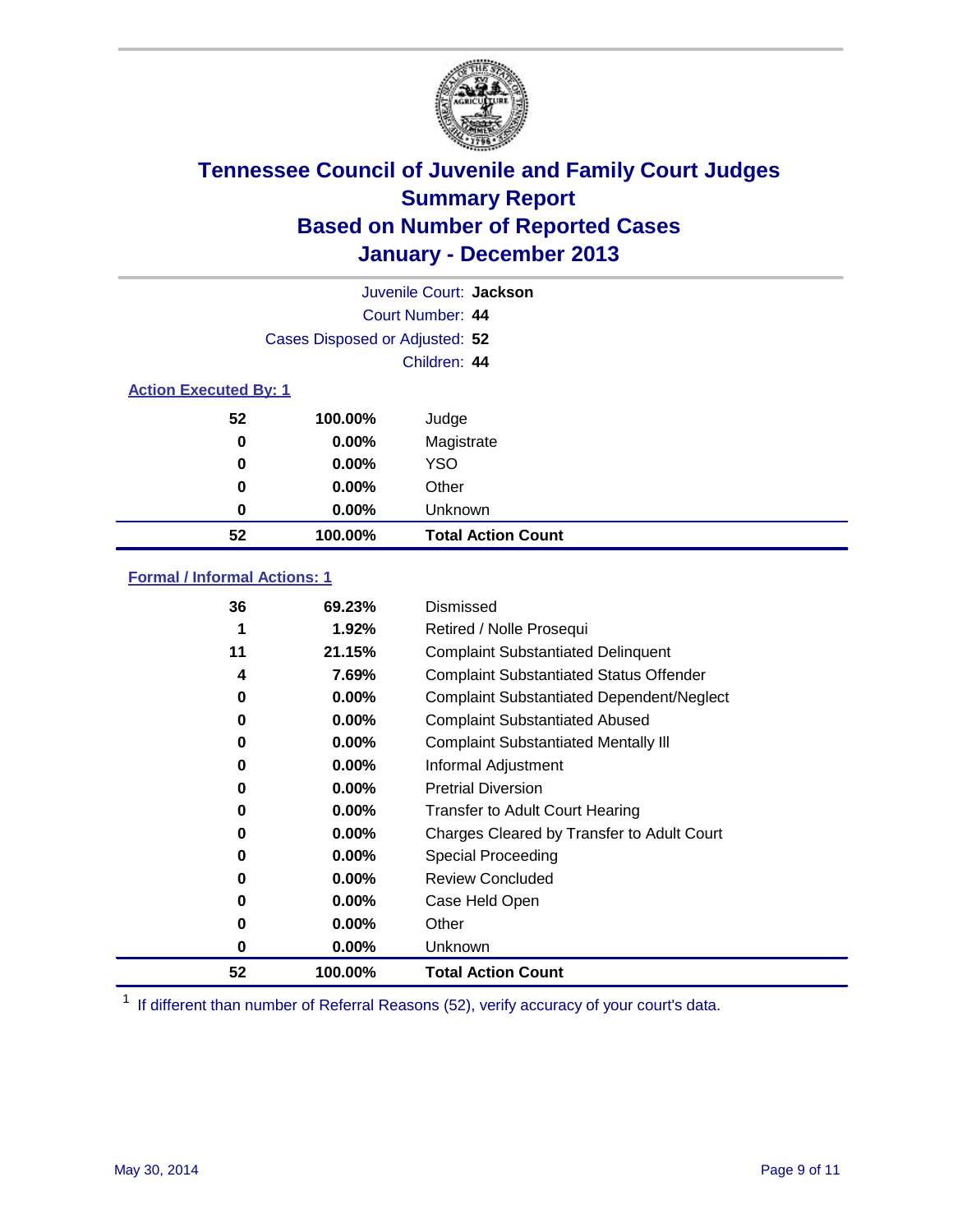

|                       |                                | Juvenile Court: Jackson                               |
|-----------------------|--------------------------------|-------------------------------------------------------|
|                       |                                | Court Number: 44                                      |
|                       | Cases Disposed or Adjusted: 52 |                                                       |
|                       |                                | Children: 44                                          |
| <b>Case Outcomes:</b> |                                | There can be multiple outcomes for one child or case. |
| 35                    | 67.31%                         | <b>Case Dismissed</b>                                 |
| 1                     | 1.92%                          | Case Retired or Nolle Prosequi                        |
| 0                     | 0.00%                          | Warned / Counseled                                    |
| 0                     | 0.00%                          | Held Open For Review                                  |
| 2                     | 3.85%                          | Supervision / Probation to Juvenile Court             |
| 0                     | 0.00%                          | <b>Probation to Parents</b>                           |
| 1                     | 1.92%                          | Referral to Another Entity for Supervision / Service  |
| 0                     | 0.00%                          | Referred for Mental Health Counseling                 |
| 0                     | 0.00%                          | Referred for Alcohol and Drug Counseling              |
| 0                     | 0.00%                          | <b>Referred to Alternative School</b>                 |
| 0                     | 0.00%                          | Referred to Private Child Agency                      |
| 2                     | 3.85%                          | Referred to Defensive Driving School                  |
| 1                     | 1.92%                          | Referred to Alcohol Safety School                     |
| 0                     | 0.00%                          | Referred to Juvenile Court Education-Based Program    |
| 0                     | 0.00%                          | Driver's License Held Informally                      |
| 0                     | 0.00%                          | <b>Voluntary Placement with DMHMR</b>                 |
| 0                     | 0.00%                          | <b>Private Mental Health Placement</b>                |
| 0                     | 0.00%                          | <b>Private MR Placement</b>                           |
| 0                     | 0.00%                          | Placement with City/County Agency/Facility            |
| 0                     | 0.00%                          | Placement with Relative / Other Individual            |
| 4                     | 7.69%                          | Fine                                                  |
| 2                     | 3.85%                          | <b>Public Service</b>                                 |
| 0                     | 0.00%                          | Restitution                                           |
| 0                     | 0.00%                          | <b>Runaway Returned</b>                               |
| 0                     | 0.00%                          | No Contact Order                                      |
| 0                     | 0.00%                          | Injunction Other than No Contact Order                |
| 0                     | 0.00%                          | <b>House Arrest</b>                                   |
| 0                     | 0.00%                          | <b>Court Defined Curfew</b>                           |
| 0                     | 0.00%                          | Dismissed from Informal Adjustment                    |
| 0                     | 0.00%                          | <b>Dismissed from Pretrial Diversion</b>              |
| 0                     | 0.00%                          | Released from Probation                               |
| 0                     | 0.00%                          | <b>Transferred to Adult Court</b>                     |
| 0                     | 0.00%                          | <b>DMHMR Involuntary Commitment</b>                   |